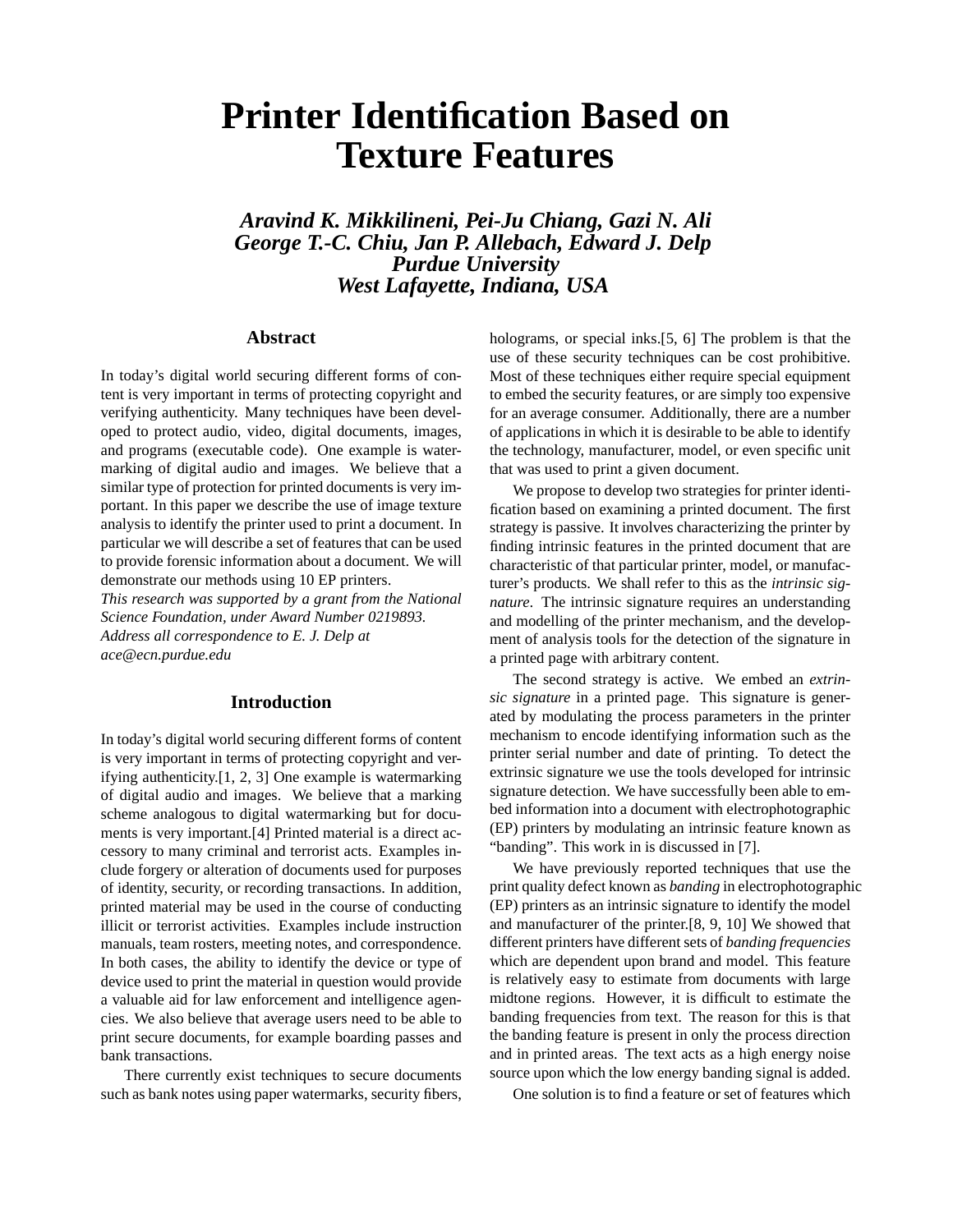

*Figure 1*: *System diagram of printer identification scheme*

can be measured over smaller regions of the document such as individual text characters. If the banding signal is modelled as a texture in the printed areas of the document then texture features can be used to classify the document. These types of features can be more easily measured over small areas such as inside a text character.

#### **System Overview**

Figure 1 shows the block diagram of our printer identification scheme. Given a document with an unknown source, referred to as the *unknown document*, we want to be able to identify the printer that created it. For our test purposes we will use our Forensic Monkey Text Generator (FMTG) described in [8] to create random documents with known statistics to be classified.

The first step is to scan the document at 2400 dpi with 8 bits/pixel (grayscale). Next all the letter "e"s in the document are extracted. The reason for this is that "e" is the most frequently occurring character in the English language. A set of features are extracted from each character forming a feature vector for each letter "e" in the document. Each feature vector is then classified individually using a 5-Nearest-Neighbor (5NN) classifier as described in [11].

The 5NN classifier is trained with 5000 known feature vectors. The training set is made up of 500 feature vectors from each of 10 printers listed in Table 1. Each of these feature vectors are independent of one another. To classify an unknown feature vector  $X$ , the euclidean distances between X and all the known feature vectors are obtained. A majority vote among the 5 smallest distances provides the classification result.

Let  $\Psi$  be the set of all printers  $\{\alpha_1, \alpha_2, \cdots, \alpha_n\}$  (in our work these are the 10 printers shown in Table 1). For any  $\phi \in \Psi$ , let  $c(\phi)$  be the number of "e"s classified as being printed by printer  $\phi$ . The final classification is decided by choosing  $\phi$  such that  $c(\phi)$  is maximum. In other words, a

| Manufacturer   | Model             | <b>DPI</b> |
|----------------|-------------------|------------|
| <b>Brother</b> | h11440            | 1200       |
| HP             | 1j4050            | 600        |
| Lexmark        | $e\overline{320}$ | 1200       |
| HP             | 1j1000            | 600        |
| HP             | 1j1200            | 600        |
| HP             | 1j5M              | 600        |
| HP             | lj6MP             | 600        |
| Minolta        | 1250W             | 1200       |
| Okidata        | 14e               | 600        |
| Samsung        | m11430            | 600        |

*Table 1*: *Printers used for classification.*

majority vote is performed on the resulting classifications from the 5NN classifier.

### **Graylevel Co-Occurrence Texture Features**

We want to be able to determine a set of features that can be used to describe each printer uniquely by observing an example of the output of the printer. We will treat the output scanned document as an "image" and use image analysis tools to determine the features that characterize the printer. We will accomplish this by extracting features from individual printed characters, in particular an "e". Each character is very small, about 180x160 pixels and is non-convex, so it is difficult to perform any meaningful filtering operations in either the pixel or transform domain if we are interested only in the printed region of each character. The banding phenomenon introduces a periodic graylevel fluctuation in the printed character in the process direction. These variations can be modelled as textures in the character.[12] To model the texture we used graylevel co-occurrence texture features as described in [12, 13] as well as two pixel based features.

Graylevel co-occurrence texture features assume that the texture information in an image is contained in the overall spatial relationships among the pixels in the image.[12] This is done by first determining the Graylevel Co-occurrence Matrix (GLCM). This is an estimate of the second order probability density function of the pixels in the image. The features are then statistics obtained from the GLCM.

We assume that the texture in a document is predominantly in the process direction due to the banding signal. Figure 2 shows an idealized character,  $Img(i, j)$ , from which features are extracted. The region of interest (ROI) is the set of all pixels within the printed area of the character. The determination of this region involves morphological filtering and is discussed in [8].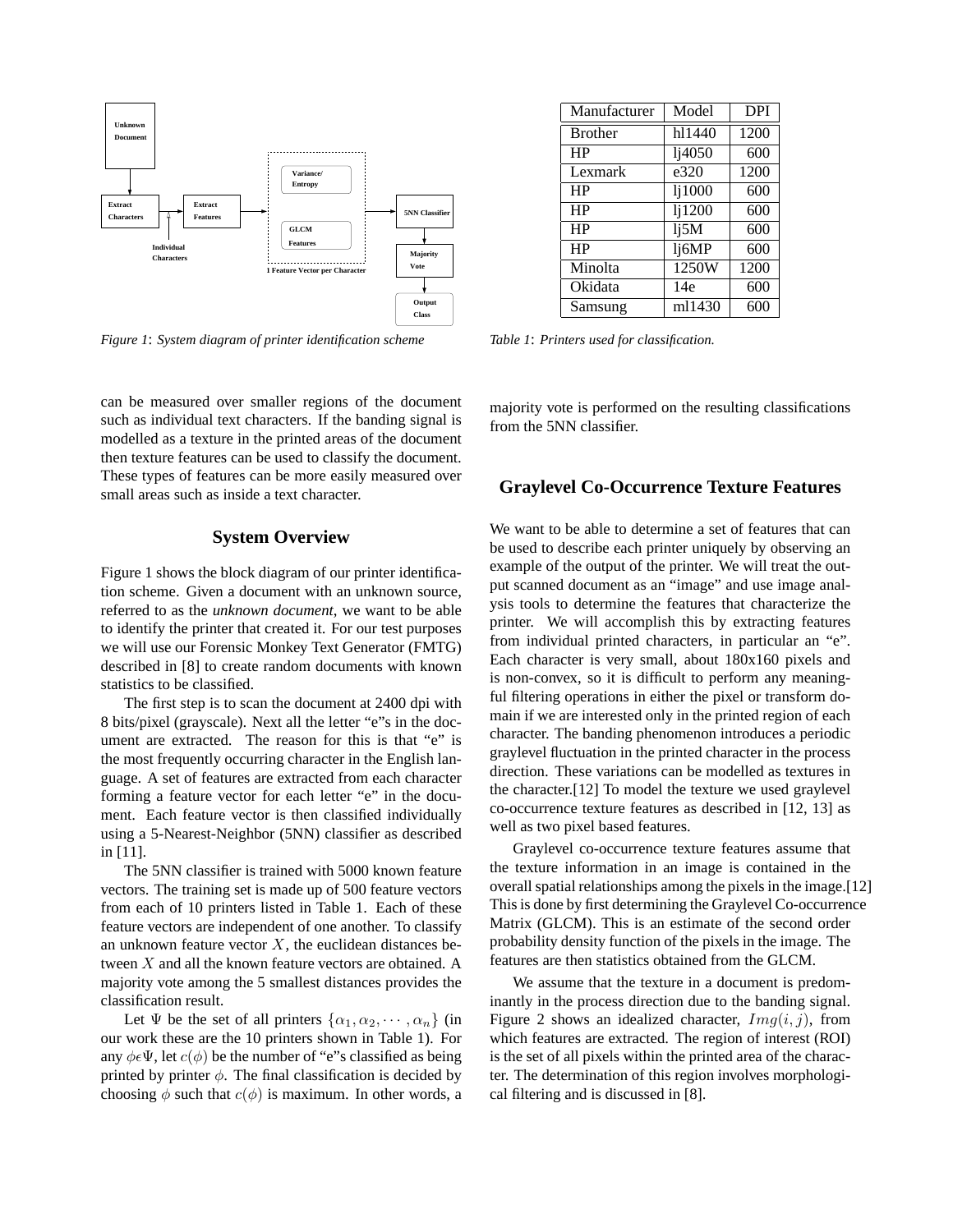

*Figure 2*: *Idealized character*

We define the number of pixels in the ROI to be

$$
R = \sum_{(i,j)\in ROI} 1.
$$
 (1)

We then estimate the Gray-Level Co-occurrence Matrix (GLCM). This matrix, defined in Equation 2, has entries  $glcm(n, m)$  which are equal to the number of occurrences of pixels with graylevels  $n$  and  $m$  respectively with a separation of (dr,dc) pixels (see Figure 3). The number of pixels over which this estimate is obtained is given by Equation 3. If the GLCM is normalized with respect to  $R_{glcm}$ , its entries then represent the probability of occurrence of pixel pairs with graylevels  $n$  and  $m$  with separation (dr,dc). We will choose  $dc = 0$  and vary dr between 1 and 10 since we believe the textural variation is only in the process direction.



 $(i,j),(i+dr,j+dc)\in ROI$ 

*Figure 3: Generation of*  $glcm(n, m)$ 

 $glcm(n,m) = \sum$ 

$$
p_{glcm}(n,m) = \frac{1}{R_{glcm}}glcm(n,m)
$$
 (4)

Twenty features are obtained from the GLCM. The first four are the marginal means and variances defined by Equations 7-10 which are estimated from the marginal probability densities defined by Equations 5 and 6.

$$
p_r(n) = \sum_{m=0}^{255} p_{glcm}(n, m)
$$
 (5)

$$
p_c(n) = \sum_{m=0}^{255} p_{glcm}(n, m)
$$
 (6)

$$
\mu_r = \sum_{n=0}^{255} p_r(n) \tag{7}
$$

$$
\mu_c = \sum_{m=0}^{255} p_c(m) \tag{8}
$$

$$
\sigma_r^2 = \sum_{n=0}^{255} n^2 p_r(n) - \mu_r^2 \tag{9}
$$

$$
\sigma_c^2 = \sum_{m=0}^{255} m^2 p_c(m) - \mu_c^2 \tag{10}
$$

The next seven features are the energy of the normalized GLCM, three entropy measurements, the maximum entry in the GLCM, and two correlation metrics. These are defined by Equations 11- 17.

$$
Energy = \sum_{n=0}^{255} \sum_{m=0}^{255} p_{glem}^2(n, m)
$$
 (11)

$$
hxy1 = -\sum_{n=0}^{255} \sum_{m=0}^{255} p_{glcm}(n, m) \log_2(p_r(n)p_c(m)) \tag{12}
$$

$$
hxy2 = -\sum_{n=0}^{255} \sum_{m=0}^{255} p_r(n) p_c(m) \log_2(p_r(n) p_c(m)) \tag{13}
$$

$$
h_{glcm} = -\sum_{n=0}^{255} \sum_{m=0}^{255} p_{glcm}(n, m) \log_2 p_{glcm}(n, m) \tag{14}
$$

$$
MaxProb = \max_{n,m} \{p_{glcm}(n,m)\}
$$
 (15)

$$
R_{glcm} = \sum_{(i,j),(i+dr,j+dc)\in ROI} 1 \tag{3}
$$

 $1_{\{Img(i,j)=n,Img(i+dr,j+dc)=m\}}$ 

(2)

$$
\rho_{nm} = \sum_{n=0}^{255} \sum_{m=0}^{255} \frac{(n - \mu_r)(m - \mu c)p_{glcm}(n, m)}{\sigma_r \sigma_c}
$$
 (16)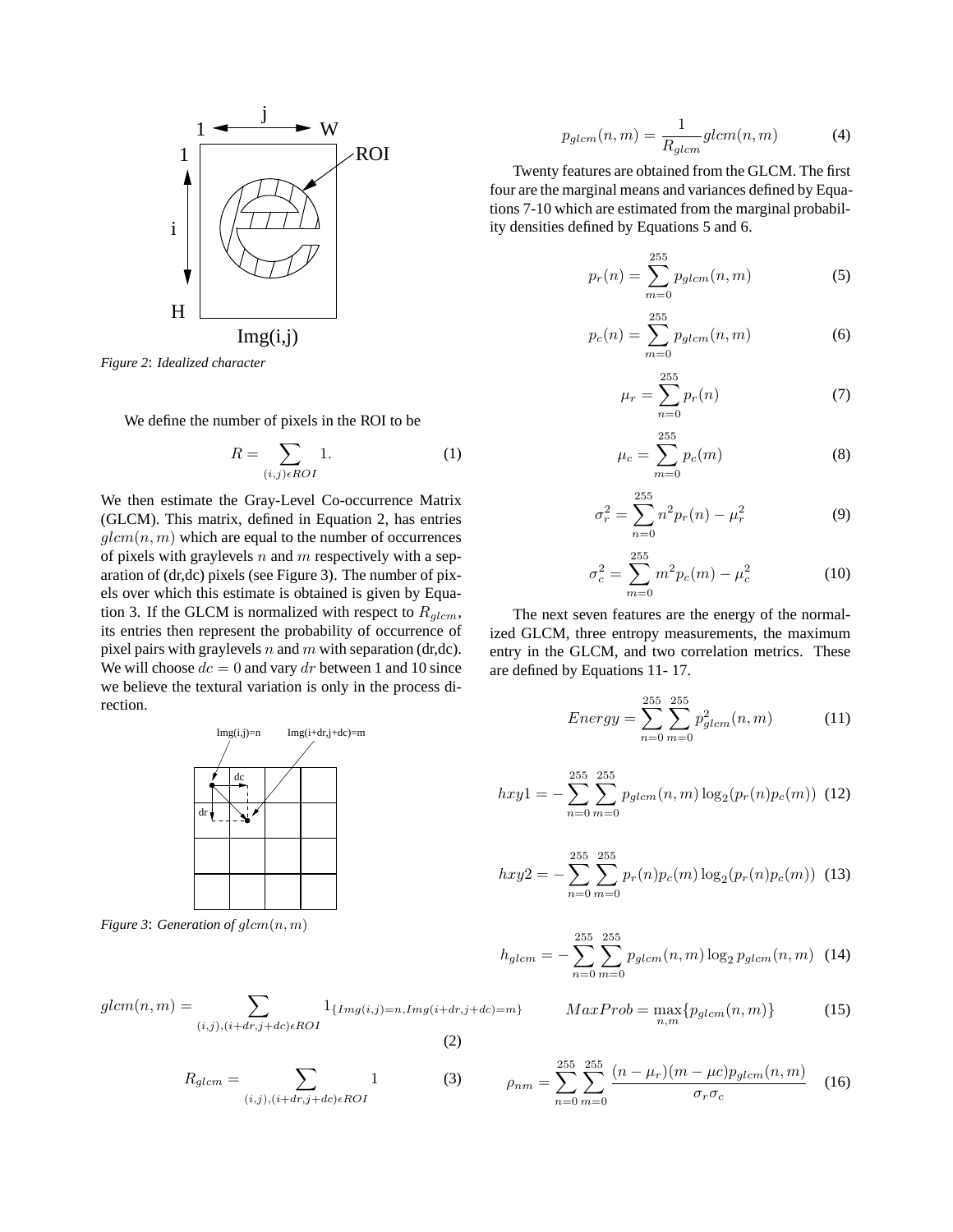$$
diagcorr = \sum_{n=0}^{255} \sum_{m=0}^{255} |n-m|(n+m-\mu_r-\mu_c)p_{glcm}(n,m)
$$
\n(17)

Four features, Equations 19- 22, are obtained from the difference histogram defined by Equation 18. They are the energy, entropy, inertia, and local homogeneity of  $D(k)$ respectively.

$$
D(k) = \sum_{\substack{0 \le n \le 255 \\ 0 \le m \le 255 \\ |n-m| = k}} p_{glcm}(n, m)
$$
(18)

$$
Denergy = \sum_{k=0}^{255} D(k)
$$
 (19)

$$
h_D = -\sum_{k=0}^{255} D(k) \log_2 D(k)
$$
 (20)

$$
I_D = \sum_{k=0}^{255} k^2 D(k)
$$
 (21)

$$
h_D = \sum_{k=0}^{255} \frac{D(k)}{1+k^2}
$$
 (22)

The last five features, Equations 25- 29, are obtained from the sum histogram defined by Equation 23. They are the energy, entropy, variance, cluster shade, and cluster prominence of  $S(k)$  respectively.

$$
S(k) = \sum_{\substack{0 \le n \le 255 \\ 0 \le m \le 255 \\ n + m = k}} p_{glcm}(n, m) \tag{23}
$$

$$
\mu_S = \sum_{k=0}^{510} kS(k) \tag{24}
$$

$$
Senergy = \sum_{k=0}^{510} S(k)
$$
 (25)

$$
h_S = -\sum_{k=0}^{510} S(k) \log_2 S(k)
$$
 (26)

$$
\sigma_S^2 = \sum_{k=0}^{510} (k - \mu_S)^2 S(k) \tag{27}
$$

$$
A_D = \sum_{k=0}^{510} \frac{(k - \mu_r - \mu_c)^3 S(k)}{(\sigma_r^2 - \sigma_c^2 + 2r\sigma_r \sigma_c)^{\frac{3}{2}}}
$$
(28)

$$
B_D = \sum_{k=0}^{510} \frac{k - \mu_r - \mu_c)^4 S(k)}{(\sigma_r^2 - \sigma_c^2 + 2r\sigma_r \sigma_c)^2}
$$
(29)

In addition to the 20 graylevel features above, two simple features are also included and defined in Equations 31 and 33. These are the variance and entropy of the pixel values in the ROI.

$$
\mu_{Img} = \frac{1}{R} \sum_{(i,j)\in ROI} Img(i,j) \tag{30}
$$

$$
\sigma_{Img}^2 = \frac{1}{R} \sum_{(i,j)\in ROI} (Img(i,j) - \mu_{Img})^2
$$
 (31)

$$
p_{Img}(\alpha) = \frac{1}{R} \sum_{(i,j) \in ROI} 1_{\{Img(i,j) = \alpha\}} \tag{32}
$$

$$
h_{Img} = -\sum_{\alpha=0}^{255} p_{Img}(\alpha) \log_2 p_{Img}(\alpha) \tag{33}
$$

#### **Results**

Using our FMTG, we estimated that in a page of English text printed at 12 point font there are on average 458 "e"s per page. For a 10 point font there are on average 630 "e"s per page. To test our classification technique we use a test document containing 300 "e"s. This document is printed on each of our test printers and scanned at 2400dpi. Each scanned document is then classified using values of dr between 1 and 10, providing 10 classification results for each document.

Using all 22 features described above, we find that the dr which provides the best classification results is  $dr = 5$ . The classification matrix for this choice of  $dr$  is shown in Figure 6. Each entry of the matrix is the number of "e"s out of the 300 in the test document which were classified as the printer listed at the heading of its column. For example, examining the first row we see that 197 "e"s, printed from the Brother HL-1440 were classified correctly. The second highest number of "e"s were classified as being printed by the Minolta 1250W. A majority vote indicates that this document was most likely printed by the HL-1440, which is correct.

Again let  $c(\phi)$  be equal to the number of "e"s from any one unknown document classified as being printed by printer  $\phi$ . Furthermore let  $c(\phi_1)$  be the greatest among all classes, and  $c(\phi_2)$  be the second greatest. Then we say that the final classification resulting from the majority vote among the  $c(\phi)$  has a higher confidence if the ratio between  $c(\phi_1)$  and  $c(\phi_2)$  is larger. In this case, all the printers are classified correctly and with a relatively high confidence with the exception of the Okidata 14e, which is classified as being a Minolta 1250W.

The classification is repeated using 4 manually chosen features. These features are  $\sigma_{Img}^2$ ,  $h_{Img}$ ,  $\mu_r$ , and  $Energy$ .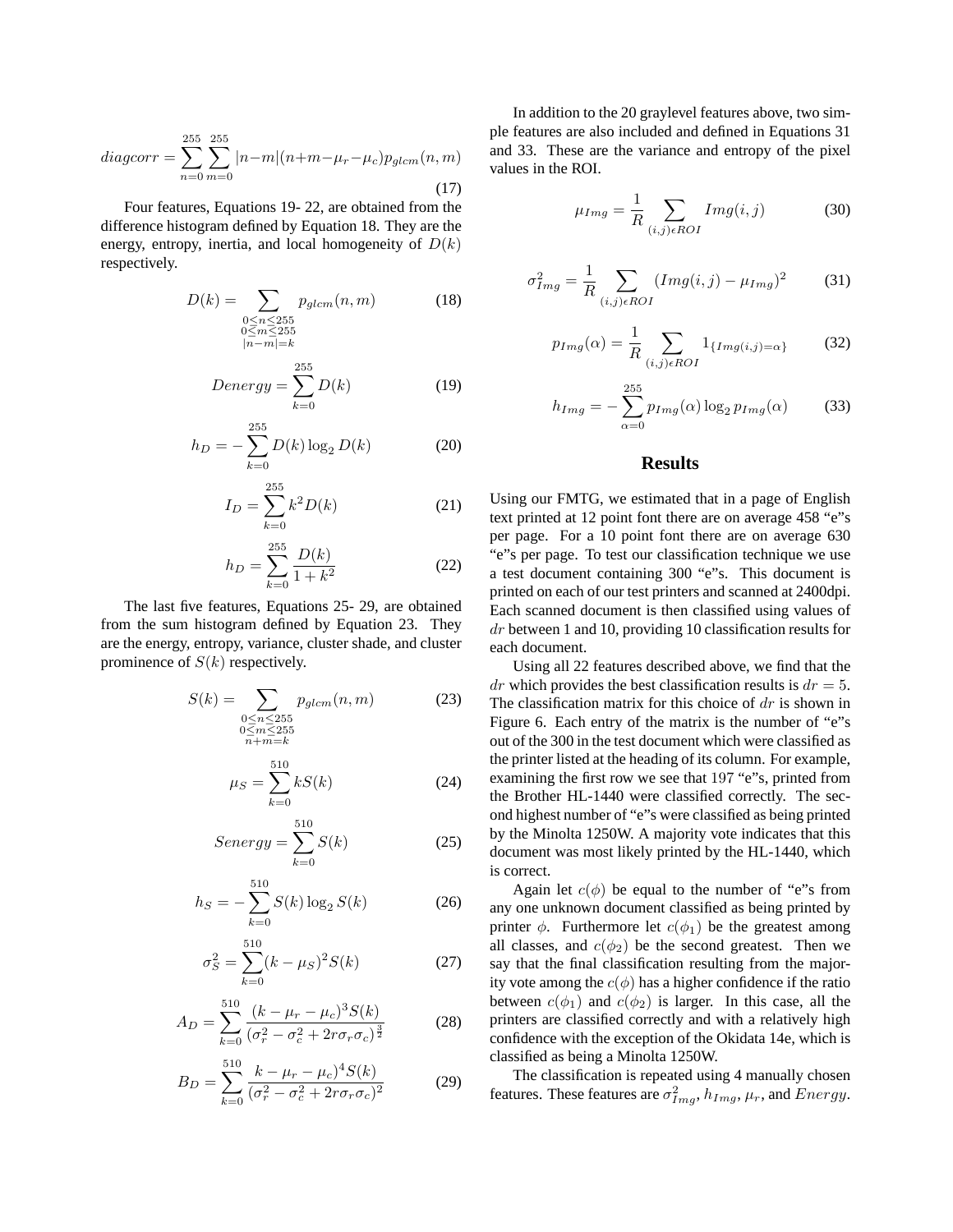Scatter plots of these features which show good separation between all ten printes are shown in Figures 4 and 5. The HP LaserJet 4050 is a higher quality printer compared to the others in our test set, and the graylevel variance of its output is very low, moving all of its data points to the far left of Figure 4 off the graph.



*Figure 4:*  $\sigma_{Img}^2$  *vs*  $h_{Img}$ 



*Figure 5:*  $\mu_r$  *vs Energy* 

Using these four features, we find that  $dr = 9$  provides the best classification results which are shown in Figure 7. All the printers are classified correctly with the exception of the HP LaserJet 1200 which is classified as being an HP LaserJet 1000. This is reasonable since these two printers we believe use the same print engine.

We can not say that the results obtained using 4 features are the same or better than when using all 22 features. The reason is that the confidence in the classification results using 4 features is in general lower than when using all the features. For example, the ratio between  $c(\phi_1)$  and  $c(\phi_2)$  for the Minolta 1250W when using 22 features is 3.69, while in the 4 feature case it is only 1.06. Similarly the HP LaserJet 6MP, Minolta 1250W, and Okidata 14e all have lower confidence in their classification results despite the fact that they are classified correctly when using only 4 features.

#### **Conclusion**

Printer identification using graylevel co-occurence texture features shows promising results. Although in Figure 6 we demonstrated good results, we would like to go further and reduce the number of features needed. Clearly this is possible given the results in Figure 7 using only 4 of the 22 original features. Our preliminary results indicate that some of the features may be redundant. Further work needs to be done in constructing an optimal feature set.

It is important to note that the technique presented requires that prior information about the printers in question be known. If the unknown document was printed by a printer which is not included in the classifier training data set, then it will be mistakenly classified as one of the known printers.

It will also be important to extend this technique to work with multiple font sizes, font types, and also different characters. Using our current system to classify a document using all the characters contained in it, not just "e"s, would require a separate 5NN classifier block for each character. This increases the complexity of the classifier. Ideally we would like a subset of features, or techniques for estimating the GLCM which are character independent. The same holds true for different font sizes and font types.

#### **References**

- 1. Mauro Barni, Christine I. Podilchuk, Franco Bartolini and Edward J. Delp, Watermark embedding: hiding a signal within a cover image, IEEE Communications Magazine, 39, 102 (2001).
- 2. R. W. Wolfgang, C. I. Podilchuk and E. J. Delp, Perceptual watermarks for digital images and video, in Proceedings of the IEEE, pp. 1108-1126 (1999).
- 3. C. I. Podilchuk and E. J. Delp, Digital watermarking: Algorithms and applications, IEEE Signal Processing Magazine, 18, 33 (2001).
- 4. Edward J. Delp, Is your document safe: An overview of document and print security, in Proceedings of the IS&T's NIP18: International Conference on Digital Printing Technologies (2002).
- 5. Rudolf L. van Renesse, Paper based document security a review, IEE European Conference on Security and Detection, 51, 75 (1997).
- 6. Rudolf L. Renesse, Optical Document Security, Artech House, Boston, MA (1998).